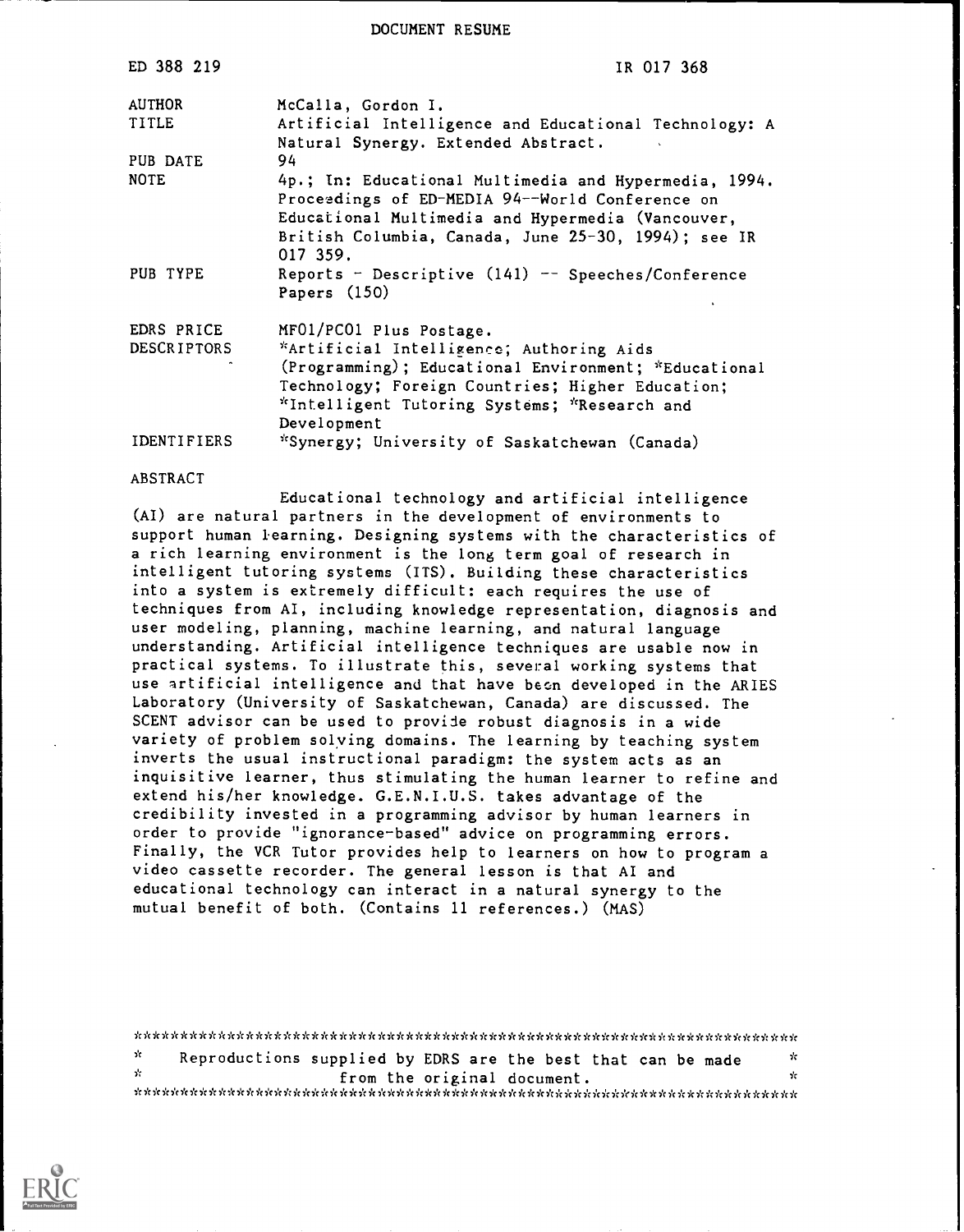## Artificial Intelligence and Educational Technology: A Natural Synergy

U.S. DEPARTMENT OF EDUCATION<br>Office of Educations: Research and improvement EDUCATIONAL RESOURCES INFORMATION CENTER (ERIC)

0 This document has been reproduced as<br>received from the person or organization<br>originating it

O Minor changes have been made to improve<br>reproduction quality

Points of view or opinions stated in this docu-<br>ment :do: not :necessarily represent: official<br>OERI position or policy

-Extended Abstract-

PERMISSION TO REPRODUCE THIS MATERIAL HAS BEEN GRANTED BY

Gary H. Marks

GORDON I. MCCALLA

ARIES Laboratory, Department of Computational Science University of Saskatchewan, Saskatoon, Canada S7N OWO E-Mail: mccalla@cs.usask.ca

TO THE EDUCATIONAL RESOURCES INFORMATION CENTER (ERIC)

Abstract: It is argued in this extended abstract that educational technology and artificial intelligence are natural partners in the development of environments to support human learning. Moreover, artificial intelligence techniques are useable now in practical systems. To illustrate this, several working systems that use artificial intelligence and that have been developed in the ARIES Laboratory are discussed.

It is sometimes assumed that the key to supporting learners is to provide them with a "flashy" interactive discovery environment that has fancy graphics, lots of colour, sound, sturm und drang. This is contrasted to "stodg programmed instructional sequence. I would like to argue that neither the flashy discovery environment nor the stodgy old CAI system will stimulate learning in the long term. The key to motivating a learner for the long haul is to provide him or her with a rich learning environment that

- supports the learner's development at the deep cognitive levels;
- allows the learner choice in setting goals (within the context of the domain);
- responds to the learner's changing needs;
- helps the learner to focus on a task or goal that is particularly relevant;
- knows the domain and ways of learning the domain;
- communicates with the learner in ways natural to the learner.

The essential point is to combine learner control with deep support. The learner is neither left on his or her own, as in the flashy discovery environments, nor dictated to as in the stodgy CAI appmaches.

Designing systems with these characteristics is the long term goal of research in intelligent tutoring systems (ITS). Unfortunately, building each of these characteristics into a system is extremely difficult. Each requires the use of techniques from ardficial intelligence (AI), including knowledge representation (if the system is to "know" the domain), diagnosis and user modelling (if it is to "understand" learner behaviour), planning (if it is to help the learner focus on relevant goals or tasks), machine learning (if it is to understand various ways of learning about the domain), and natural language understanding (if the system is to communicate with the learner on his or her own terms).

There have been two main criticisms of the ITS agenda:

- ITS is following the w: ong star; it is trying to replicate the human teacher, rather than using computing technology in ways more natural to the technology;
- the AI techniques upon which ITS depends are not well enough developed to be used in actual systems.

Neither criticism is fully justified. There is nothing explicitly in the ITS agenda that necessitates replicating the functions of a teacher. In fact, the word "tutoring" in "intelligent tutoring systems" is meant to indic notions of supporting learning, as a tutor does, rather than directing learning, as a teacher does. Even if the goal<br>is to enhance a discovery environment it is necessary to employ many of the same AI techniques that would needed to replicate a teacher. Thus, the functionality and interface of a discovery environment could be tailored

**ROITS68** 

47

 $\overline{2}$ 

BEST COPY AVAILABLE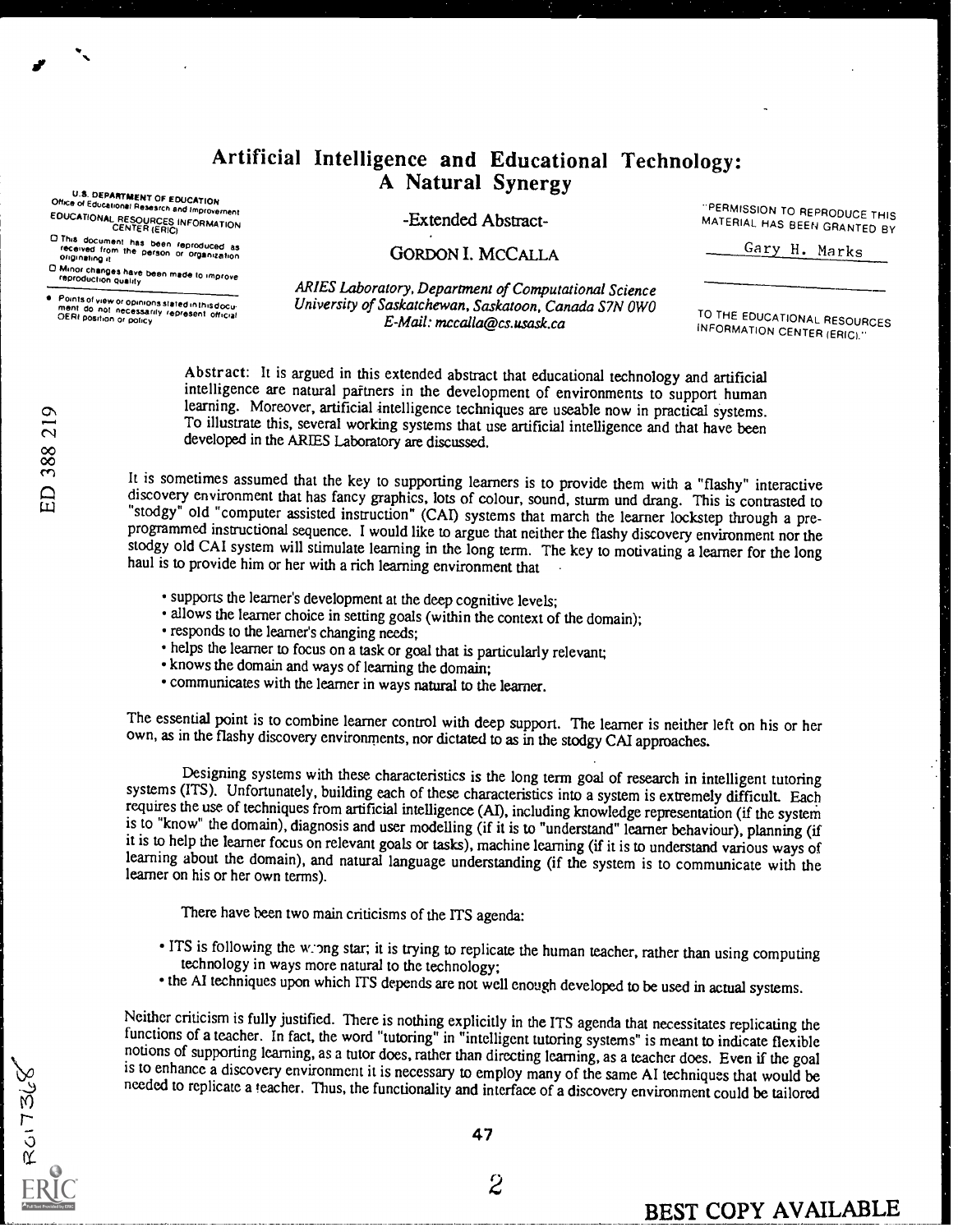to meet the individual needs of a learner through user/learner modelling. The discovery environment could provide knowledge-based help and/or advice using natural language. Tasks to work on could be suggested based on an instructional plan being kept within the discovery environment.

The second criticism seems more justified. Many ITSs have indeed had to drastically narrow their domain or restrict the learner in order to keep within the capabilities of the system. The AI problems are not nearly solved. However, this doesn't mean that AI can't be gainfully employed to provide "value-added" to a learning environment, even without fully solving all-of the Al problems. This is particularly true if clever ways are found to offload from the learning environment the need to be fully responsible for all possible behaviour patterns of the learner. As Self (1990) discusses, such offloading can either be on to the learner or onto a human facilitator working in symbiosis with the learning environment.

Much of our research in the ARIES Laboratory at the University of Saskatchewan is aimed directly at the second criticism. We have been explicitly exploring how AI techniques can be used in real systems to be deployed with actual human learners. This has required us to take a variety of approaches. We have refined and extended the AI techniques themselves, as in our work on granularity for diagnosis.(the SCENT project (Mc Calla, Greer, and the SCENT Research Team,1990) or our work on instructional planning (carried out in collaboration with Darwyn Peachey and Barbara Wasson and reported on in (McCalla, 1992)). We have been able to make clever use of existing AI techniques (as in the VCR Tutor (Mark and Greer, 1991)). We have carried out basic research into AI issues (as in our work on belief revision for student modelling (Huang, Mc Calla, Greer, and Neufeld, 1991)). We have been able to find applications suited to a particular AI technique (as in our learning by teaching system that exercises machine learning techniques (Srinivas, Greer, and Mc Calla, 1991)). It has even proven possible to take advantage of the social context of a particular learning situation in order to create a robust learning environment (as in the G.E.N.I.U.S. program advising system (Mc Calla and Murtagh, 1991)).

In this talk I will discuss several of these systems, showing how AI can be practically employed now to enhance the capabilities of real systems for real world use. The systems I will present have all been implemented and tested with human subjects.

In particular, the SCENT advisor will be discussed, and I will show how the granularity-based representations (Mc Calla, Greer, Barrie, Pospisil, 1992) we have developed in the ARIES Laboratory can be used to provide robust diagnosis in a wide variety of problem solving domains. SCENT also comes equipped with the AROMA knowledge engineering environment which makes the development of a new application much easier than it would be otherwise. SCENT has been tested in the domain of LISP recursion in a couple of studies, one of which involved linking the system to another ARMS system, the scaffolding environment PETAL (Bhuiyan, Greer, and Mc Calla, 1992), in order to provide a distance learning capability. This study is reported on elsewhere in this conference.

I will also present the learning by teaching system (Srinivas, Greer, and Mc Calla, 1991). In learning by teaching the system inverts the usual instructional paradigm. The system acts as an inquisitive learner, thus stimulating the human learner to refine and extend his or her knowledge. Learning by teaching is still a prototype system, but does make clever use of machine learning techniques from AI in a way that does not require these techniques to have cognitive fidelity. Moreover, the system is very robust, working in any factbased or taxonomic domain without needing any a priori specialized tuning.

The next system, G.E.N.I.U.S. (McCalla and Murtagh, 1991), takes advantage of the credibility invested in a programming advisor by human learners in order to piovide "ignorance-based" advice on progamming errors. G.E.N.I.U.S. uses a discrimination net to provide standard stimulus-response answers to questions from the learner. The result is a remarkably robust system that is relatively easy to engineer, although in its present form only partially successful in its effect on learners.

Finally, the VCR Tutor (Mark and Greer, 1991) will be presented. The VCR Tutor provides help to learners on how to program a video cassette recorder. But, it's main goal has been to show that a knowledge-based approach actually enhances learning. To this end four different versions of the VCR Tutor, ranging from a knowledgebased version to an environment that merely provides opportunities for exploration without feedback, were tested with 20 subjects each. This large-scale empirical study showed a clear positive relationship between the



48

3